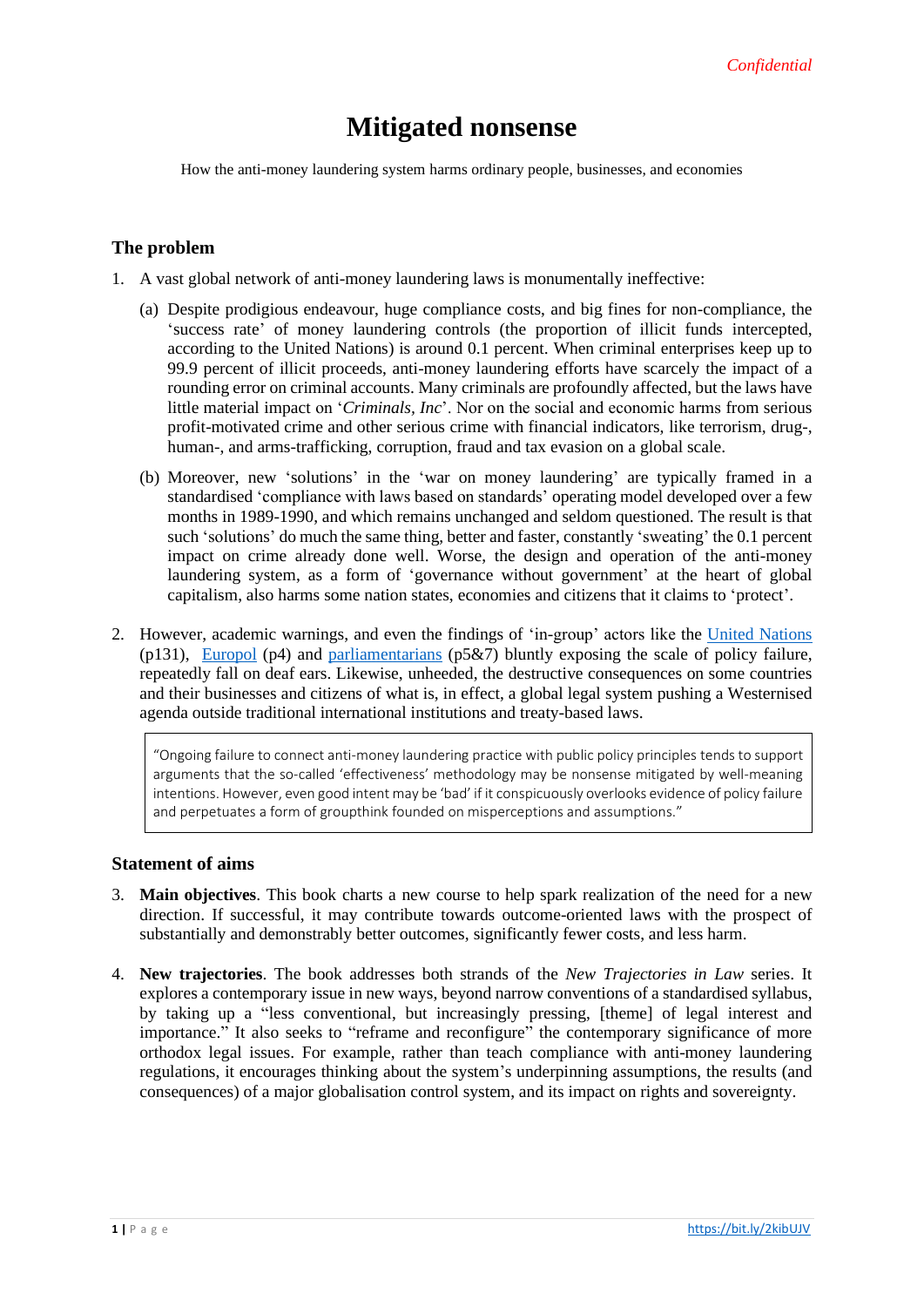# **Abstract**, including main themes

Governments must implement anti-money laundering regulations and consent to international ratings in return for access to international financial markets. Mounting evidence reveals the global anti-money laundering legal framework as strikingly ineffective, and the rating system may be fundamentally flawed, yet ratings have a profound impact on bank viability, a corrosive effect on economies, and adversely affect equality and social justice. Low ratings also disproportionately affect smaller, poorer countries, and the 82 percent of jurisdictions with no representation on the peak standard-setting body.

With the anti-money laundering industry focused on legal and regulatory compliance, this book charts a new course. It uses official data from Caribbean nations as an empirical microcosm of inequities at the heart of the anti-money laundering movement. Adverse effects are manifestly insidious when net benefits are 'taken for granted' and little attention is paid to unintended systemic costs imposed by a globally networked legal system that harms businesses, communities, economies and financial systems that it claims to 'protect'.

A multidisciplinary approach integrates law with policy effectiveness and a socio-legal perspective on the impact of global legal frameworks, foreshadowing a new normative approach in legal and financial ethics.

This book is a must-read for students and professionals in law, finance, and compliance, and for policymakers and regulators concerned with the impact of financial regulations on crime, economies, and society.

## **What's different and innovative about this book?**

- 5. **Innovative**. The main innovation lies in three interlinked areas. This book:
	- (a) Uses the anti-money laundering industry's own data to expose systemic flaws.

'Inside' data is more difficult to dismiss, and more viscerally discordant, than independent assessments and evidence from other sources. This new approach may help break the logjam between evidence of policy failure, and its recognition, potentially enabling remedial action.

(b) Unlocks the industry's data 'hidden in plain sight'.

Curiously for an industry that trades on calls for transparency, anti-money laundering ratings are designed and operated in ways that restrict transparency and comparability. Unlike ratings in other fields, anti-money laundering rating data is not collected, collated or presented in ways easily enabling standard analytical tasks like comparing countries' ratings or assessing differences between individual rating measures.

This book unpacks official rating data to make empirical evidence more accessible for all antimoney laundering evaluations in the current round (since 2014), for both rating categories:

- **Effectiveness compliance**. A new method facilitates comparison between jurisdictions, and between rating measures, across all evaluations or any relevant grouping.
- **Technical compliance**. A methodology developed by an Australian researcher and IMF economist in the previous round of evaluations is revitalised. Although claimed 'redundant' after FATF compressed 49 metrics into 40, the core methodology remains relevant.
- (c) With evidence newly uncovered from the official rating system, this book exposes the poorly validated basis of harms inflicted on nation states. It complements earlier scholarship on 'financial exclusion' harms on vulnerable people (de Koker), the 'voluntary coercion' and 'democracy deficit' effects of the global policy diffusion of anti-money laundering norms (Sharman, Oliveira), and the 'public policy/evaluation' gap (Levi/Reuter/Halliday).
- 6. **Different**. Arguably innovative but, more accurately, merely different, this book also:
	- (a) Applies a multidisciplinary approach, joining law with policy effectiveness/outcomes.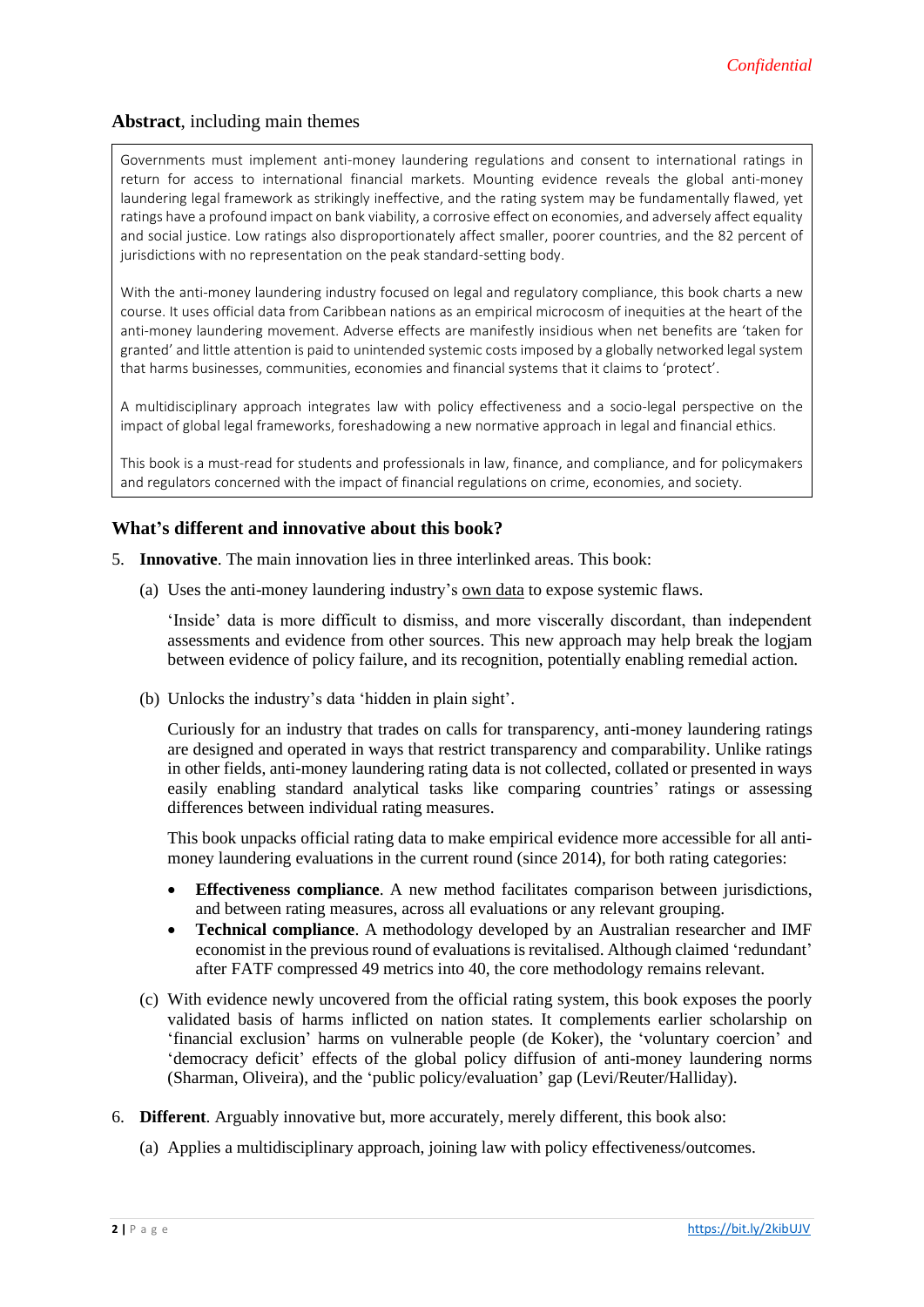More common elsewhere, this sort of multidisciplinary perspective is surprisingly rare in the anti-money laundering realm. In practical terms, a singular focus on legal compliance might ask 'Do we have laws?' 'Do they meet standards?' or 'Do firms and governments comply?' The integrated approach in this book instead frames discussion with 'Does it work?' foremost.

- (b) Draws evidence from Caribbean nations as an empirical microcosm illustrating stark differences between 'received' wisdom and the system's own evidence base. Most of the book's findings are relevant elsewhere, but the Caribbean best illustrates social justice inequities:
	- The region includes many small, poor countries disproportionately affected by ratings. (For which the force of asserted justification may ebb with evidence of poorly validated ratings).
	- No Caribbean nation is represented on the peak standard-setting body responsible for setting and monitoring rating methodologies.
	- The region includes some of the 'worst' jurisdictions, according to official 'name and shame' lists and 'white sand and palm trees' imagery associated with money laundering, thus highlighting the dissonance between strongly held beliefs created by the current system and evidence from the system's *own* primary evidence base.
	- Stark power imbalances, the imposition of Western-style rules by 'strong on weak' nations, and their disproportionate impact, foreshadow disturbing neo-colonial markers. Rich, powerful ('white') nations, including all historical Caribbean colonisers (Britain, Spain, Netherlands, France and the US), are members of the global standard-setter, yet none is harmed by ratings that damage weaker nations with no representation, despite the US State Department identifying four of the big powers as major money laundering jurisdictions.
- 7. Overall, having demonstrated the current AML/CFT system as [almost wholly ineffective,](https://doi.org/10.1108/JFC-08-2017-0071) with an 'effectiveness' methodology [incapable of assessing effectiveness,](http://dx.doi.org/10.1108/JMLC-07-2017-0029) this book uses the system's *own data* to illustrate official perceptions conspicuously inconsistent with official data, to help prompt recognition of policy failure and harms imposed, and the need for outcome-oriented legal solutions.

#### **Structure and contents**

#### Mitigated nonsense Exposed by its own data: How the anti-money laundering system harms ordinary people, businesses, and economies Prologue: The honest politician's guide to crime control 1. Does the anti-money laundering system work? 2. Empirical evidence: Hidden in plain sight 3. Improving rating transparency: Effectiveness compliance 4. Improving rating transparency: Technical compliance 5. 'Strategically deficient' yet largely compliant? 6. Metrics assess effort and activity, not outcomes Implications of universal standards and 'more compliance' Empirical observations in Caribbean evaluations What outcomes really matter here? Doubling enforcement results reveals effort and activity focus 'Methodological nationalism' 7. Limited and superficial empirical evidence: Troubling indicators 8. Practical implications: Red flags and opportunities Global implications: Two conditions for success, one is met Rating agency implications: Lessons from the sub-prime crisis Country-level implications: Unintended effects Opportunity knocks: Better ratings without rocking the boat 9. Conclusion: Empirical evidence a useful start 10. Postscript: A new beginning? Appendices

#### More detail, with chapter extracts: <https://bit.ly/2ktyNKA>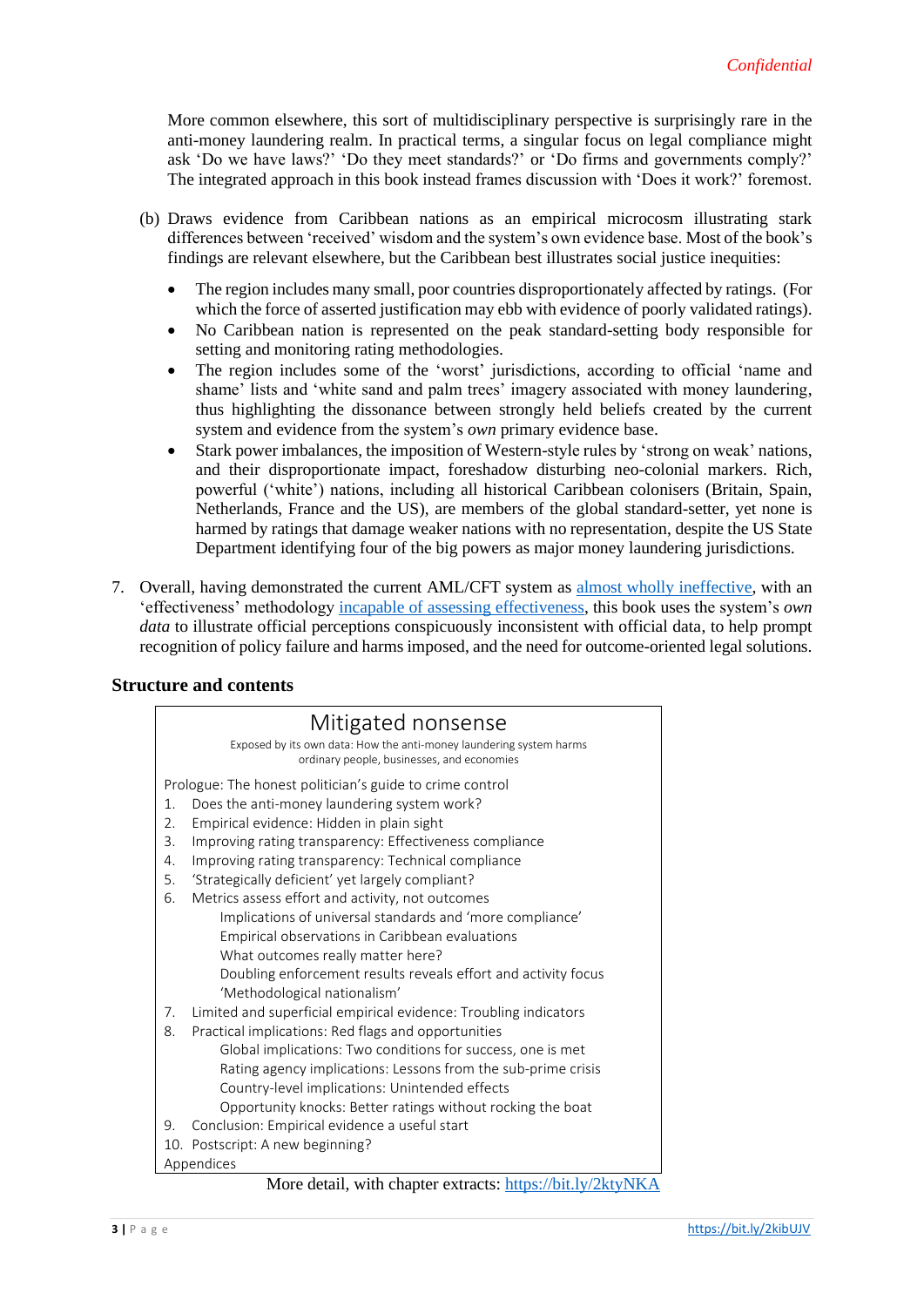# **Target market**

- 8. **International appeal**. The book will have international interest, especially in Caribbean nations, and in many of the 205 jurisdictions with anti-money laundering laws.
- 9. **Legal education**. Although widely taught, the teaching environment is unusual. Unlike most disciplines, including law, with university degrees supplemented by private sector skills providers, anti-money laundering education is dominated by a few global, private-sector, short-course providers. The predominance of skill-based diplomas tends to inculcate an industry narrative, not test its underpinning assumptions. This means that a book challenging the narrative does not easily fit a private-sector 'credentialing' market, and speaking only to a specialised anti-money laundering academic audience will likely remain in that silo, with little impact on the trajectory of law. However, many disciplines include courses on money laundering, financial crime, terror financing, financial services compliance, tax havens, etc. Therefore, the primary intended market is:
	- Students and academics in law, finance, tax, political science, and law enforcement disciplines.
	- Policymakers, central banks and regulators in the more than two dozen Caribbean territories.
	- Policymakers, regulatory and enforcement agencies and compliance professionals elsewhere.
	- Businesses affected by money laundering controls, including banks and other financial institutions, legal and accounting firms and other regulated businesses.

10. The book will also be relevant for students in specialist university programs, eg:

- Master of Fraud and Financial Crime, Graduate Diplomas in AML/CFT, Fraud and Financial Crime, etc (Charles Sturt U, Australia)
- LLM in Financial Crimes and Money Laundering (Dubai U, College of Law)
- MSc Financial investigation, MSc Counter terrorism (U of Central Lancashire)
- MSc Law, Governance/Risk/Compliance, MSc Law/Financial Crime Compliance (U of Law)
- Master in European Economic and Financial Criminal Law (U of Luxembourg)
- MBA with a concentration in Compliance, Risk, and AML, Certificate in Compliance, Risk, and Anti-Money Laundering (U of South Florida)
- Master of Science in Economic Crime Management (HELP U, Malaysia)
- Master of Science in Investigations: Financial Crimes (U of New Haven)
- 11. **Other relevant organisations to which the book might appeal**. Eighty global and regional organisations have a direct stake in the anti-money laundering regime, including the Paris-based Financial Action Task Force (**FATF**) and its nine regional bodies, the OECD, IMF, World Bank, United Nations, Interpol, Europol, European Commission, European Central Bank, Asian Development Bank, Egmont Group of Financial Intelligence Units, Basel Committee on Banking Supervision, Gulf Cooperation Council, International Organisation of Securities Commissions and World Customs Organisation. Hundreds of policymaking, regulatory and enforcement agencies in each of 205 countries, including US Treasury, US State Department, FinCEN, AUSTRAC. Also, Financial Intelligence Units in each of 158 jurisdictions, IBA, ABA, etc.
- 12. Those organisations and agencies are also key influencers. For many, the book speaks to known but unresolved concerns (eg [United Nations,](https://www.unodc.org/documents/data-and-analysis/Studies/Illicit_financial_flows_2011_web.pdf) p131 and [Europol,](https://www.europol.europa.eu/newsroom/news/does-crime-still-pay) p4). For others, the book will help crystallise what may only be a nagging doubt, and may trigger debate. Some will oppose the book's messages, including the unintended effects on countries many genuinely believe they are 'helping'. Such debate is useful, and necessary, to overcome 'already thinking' and help nudge a \$300 billion a year anti-money laundering juggernaut onto a new, more effective, less harmful, trajectory.
- 13. **Cross-promotion**. Within Routledge, the book will appeal across complementary areas: **Law** (Socio-legal studies, Regulation, Banking & Finance, Public law, Policing, and Commonwealth Caribbean law); **Criminology** (Organized crime, White collar crime, Crime prevention, Police); and **Politics and International Relations** (Regulatory policy, International relations).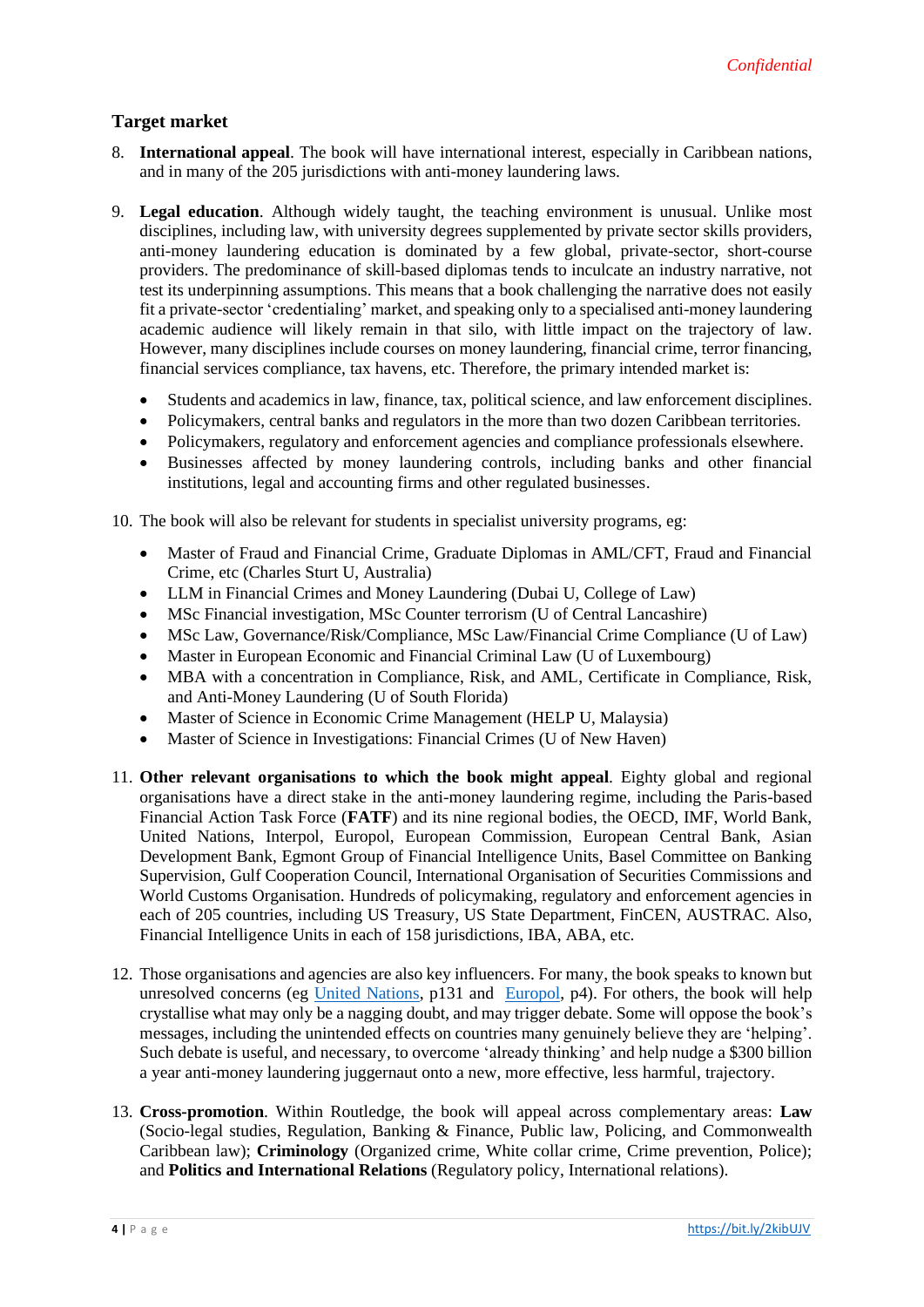14. **Media**. The book should appeal to industry journals (eg ABA Banking Journal, American Banker, Regulatory Intelligence/Thomson Reuters, ACAMS, etc) and mainstream financial media (eg Bloomberg, Reuters, Financial Times, The Guardian, Washington Post, NY Times, etc). I also have a good *LinkedIn* presence, with thousands of senior decision-makers in many scores of countries.

## **Main competing titles**

- 15. Most books in this area are compliance guides (eg Nigel Morris-Cotterill (2011) *How not to be a money launderer*, Susan Grossey (2009-2017), *Anti-money laundering: A guide for* [series for various roles], *What you need to know* [series for various roles] & *Money laundering officer's practical guide*). The following titles, however, touch on similar effectiveness concepts in the book ('does it work?'), in broadly descending order. Several also address socio-legal issues, or socialcultural effects on nations implementing money laundering controls, and one (Mackenzie) applies a cross-disciplinary perspective.
	- Sharman, J (2011) *The money laundry: Regulating criminal finance in the global economy*. Cornell University Press.
	- Findley, M, et al (2014) *Global shell games: Experiments in transnational relations, crime, and terrorism*. Cambridge University Press.
	- Zoppei, V (2017) *Anti-money laundering law: Socio-legal perspectives on the effectiveness of German practices*. Springer.
	- Alldridge, P (2016) *What went wrong with money laundering law?* Palgrave Macmillan.
	- Unger, B, et al (2014) *The economic & legal effectiveness of the European Union's anti-money laundering policy* & (2013) *Research handbook on money laundering.* Edward Elgar.
	- King, C, et al (eds) (2018), *The Palgrave Handbook of Criminal and Terrorism Financing Law*, Palgrave Macmillan.
	- Ryder, N (2012) *Money Laundering - An Endless Cycle?* Routledge, & (2018) *White collar crime and risk: Financial crime, corruption and the financial crisis*. Palgrave Macmillan.
	- Mackenzie, S, et al (2020). *Trafficking Culture: New directions in researching the global market in illicit antiquities*. Routledge.

## **Timeline, and timely**

- 16. **Timeline**. The manuscript is nearly completed, likely 25,000 words. If I can commit serious time to it, the book might be ready for editorial oversight within a month or so of (conditional) approval.
- 17. **Timely: 30 year anniversary**. A 2019/2020 release would be timely, with the 30 year anniversary of FATF (1989) or the modern 'compliance with laws based on standards' operating model of FATF recommendations (1990). With only a temporary mandate, repeatedly extended, FATF's mandate was only made permanent in 2019. By one reckoning, that represents a coming of age for FATF. By another, it signals the prospect of policy failure in perpetuity. With growing realisation of policy failure and harms caused by the anti-money laundering product of globalisation, by scholars, practitioners, and even some regulators, the book would be especially timely.
- 18. **Timely: Marketing platform**. The book's core concept was sparked by a paper I was invited to submit for a conference in early 2020, which I subsequently extended. If invited to present, I will ask the organisers (led by a Caribbean central bank) to present the book as my paper. The inaugural AML/CFT empirical research conference, with world-leading speakers, is well suited for Routledge, and presents opportunity for widespread Caribbean media coverage to start with. Complementing Routledge's marketing, I would be happy to help promote the book more widely with hundreds of financial journalist and other media contacts.